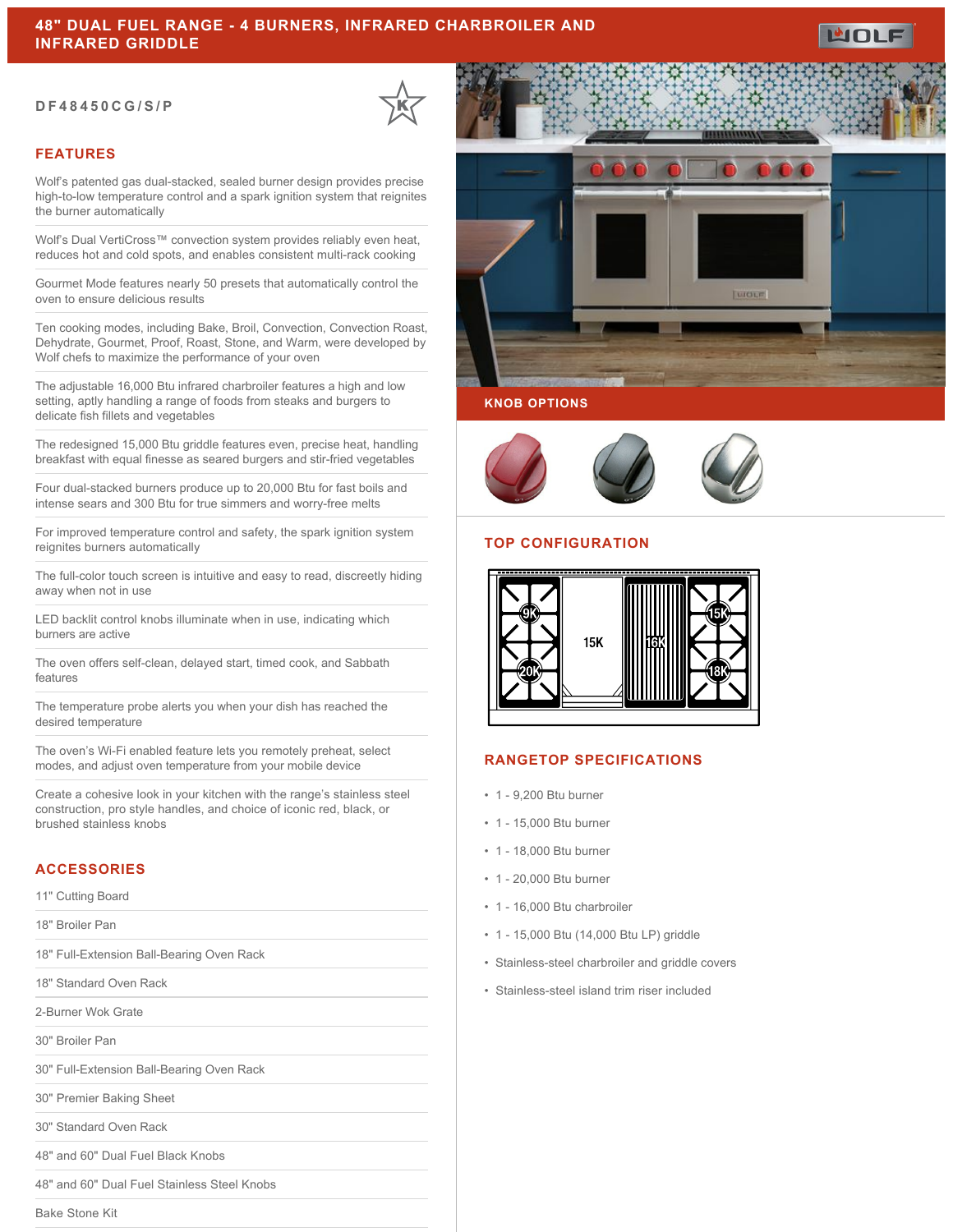| Filler Trim                                                                                                          |
|----------------------------------------------------------------------------------------------------------------------|
| <b>Griddle Cleaning Kit</b>                                                                                          |
| <b>Griddle Cleaning Pads</b>                                                                                         |
| <b>Griddle Cleaning Solution</b>                                                                                     |
| <b>Temperature Probe</b>                                                                                             |
| Signature red, black or stainless steel control knobs                                                                |
| <b>Rear Caster Covers</b>                                                                                            |
| Front Leg Extension Covers                                                                                           |
| <b>Stainless Steel Kickplates</b>                                                                                    |
| 5" and 10" stainless steel risers, and 20" riser with shelf                                                          |
| Accessories available through an authorized dealer.<br>For local dealer information, visit subzero-wolf.com/locator. |

Specifications are subject to change without notice. This information was generated on March 12, 2021. Verify specifications prior to finalizing your cabinetry/enclosures.